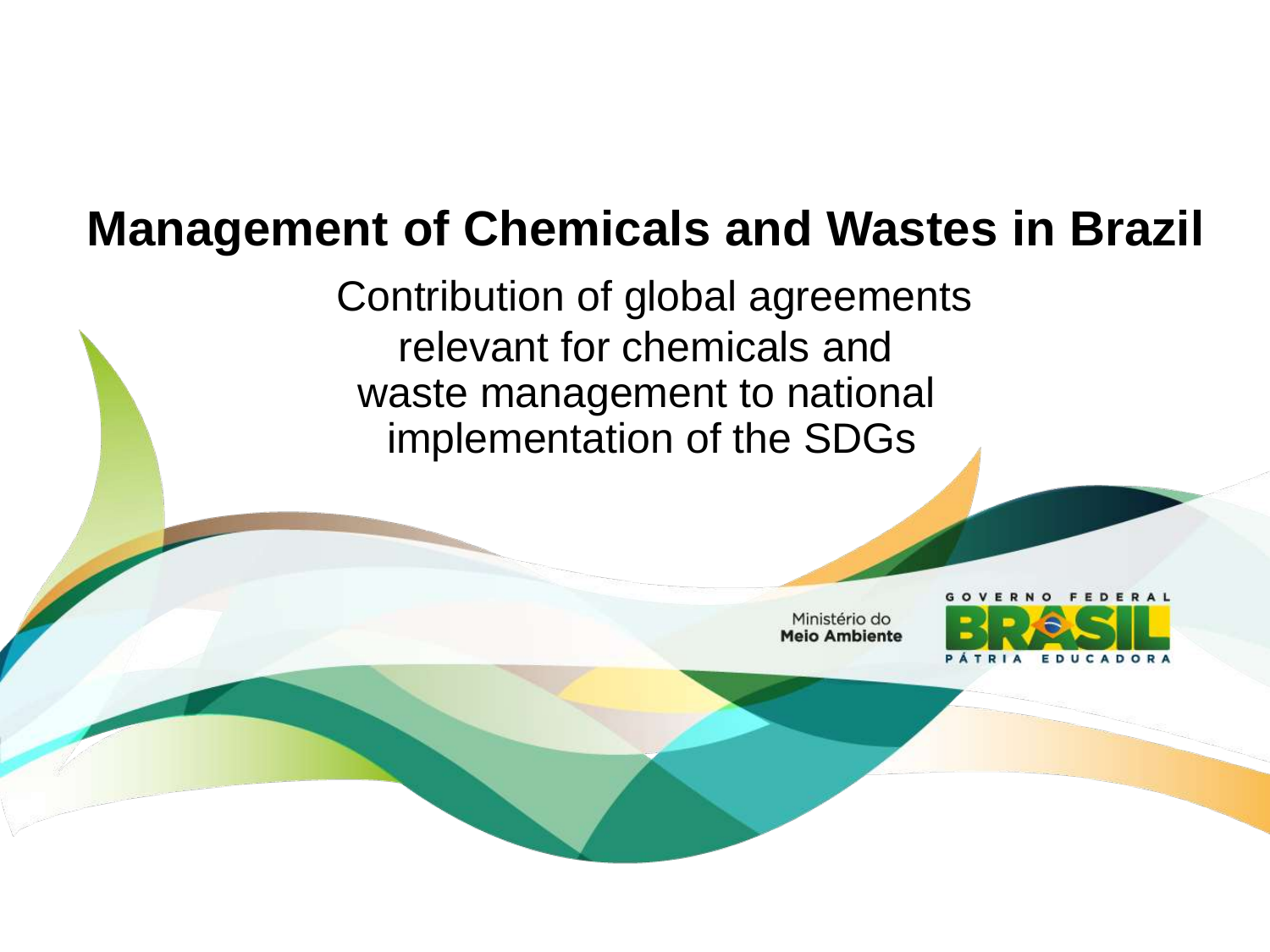### **Contribution of global agreements relevant for chemicals and waste management to National implementation of the SDGs**

The Brazilian Government has been working intensely to implement the instruments which aim to improve the sound management of wastes and chemicals such as:

- National Implementation Plan of Stockholm Convention NIP;
- Management of Polychlorinated Biphenyls PCBs;
- Application in Brazil of the RoHS Directive;
- Application of the shared responsibility for the product life cycle principle through the implementation of the reverse logistics;
- Basel Convention Implementation.

1inistério do

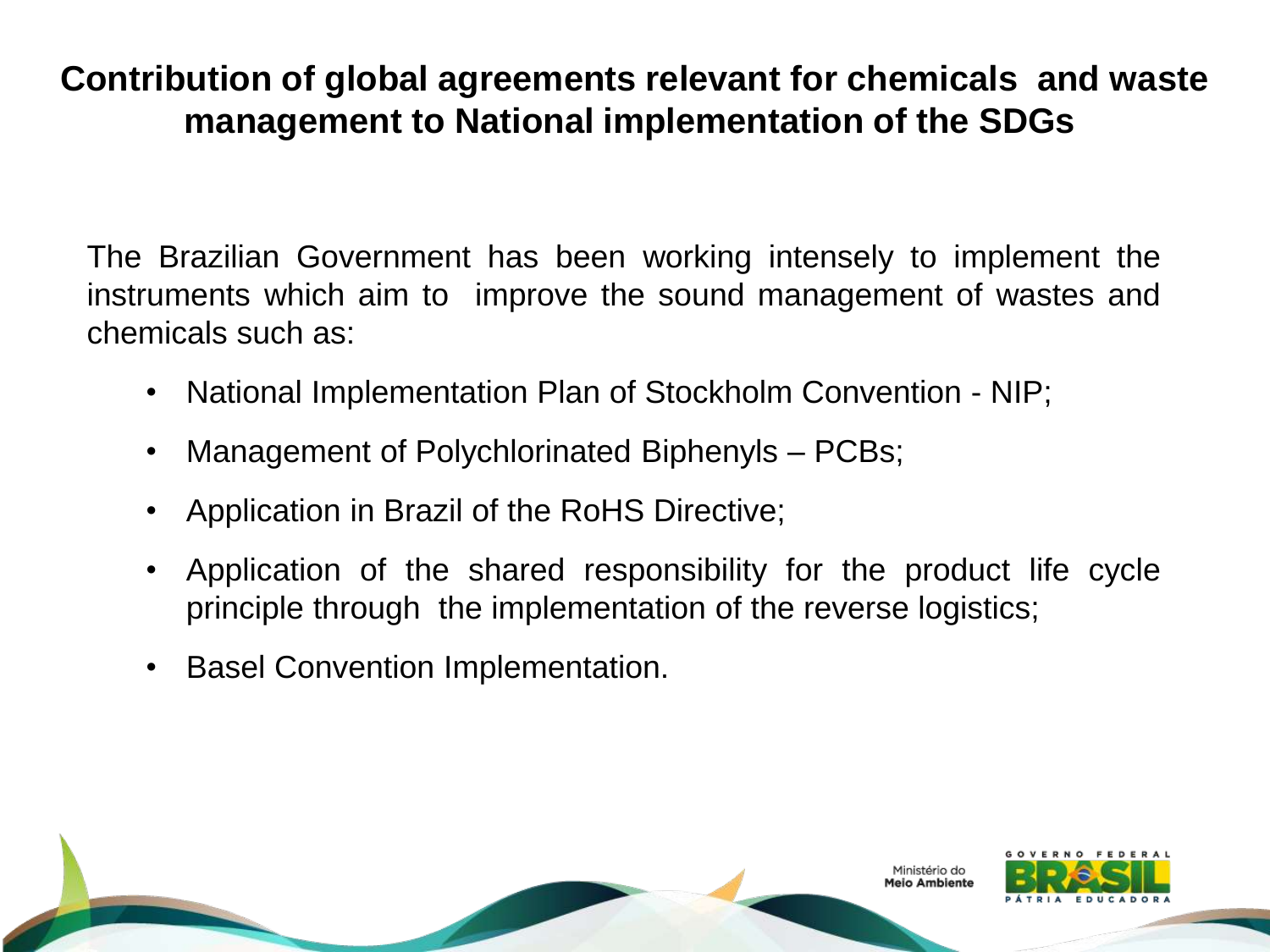### **National Implementation Plan of Stockholm Convention (NIP)**

- This NIP was developed by the Ministry of the Environment in cooperation with other Brazilian government agencies, industry associations, civil society and academia, funded by the Global Environment Facility (GEF) with support of the United Nations United Environment Programme – UNEP;
- Is divided in sections and the main contents are:

*(i) general information about Brazilian environment, (ii) institutional and legal frameworks for management of chemicals; (iii) status of POPs in Brazil (production, use and foreign trade as well as the measures adopted in Brazil for the identification and disposal of POPs stockpiles and wastes); (iv) institutional capacity to carry out the activities in compliance with the obligations of the Stockholm Convention; (v) Technologies available for disposal of POPs and remediation of POPs contaminated sites; (vi) Dissemination of information, public awareness and social participation;*

linistério do

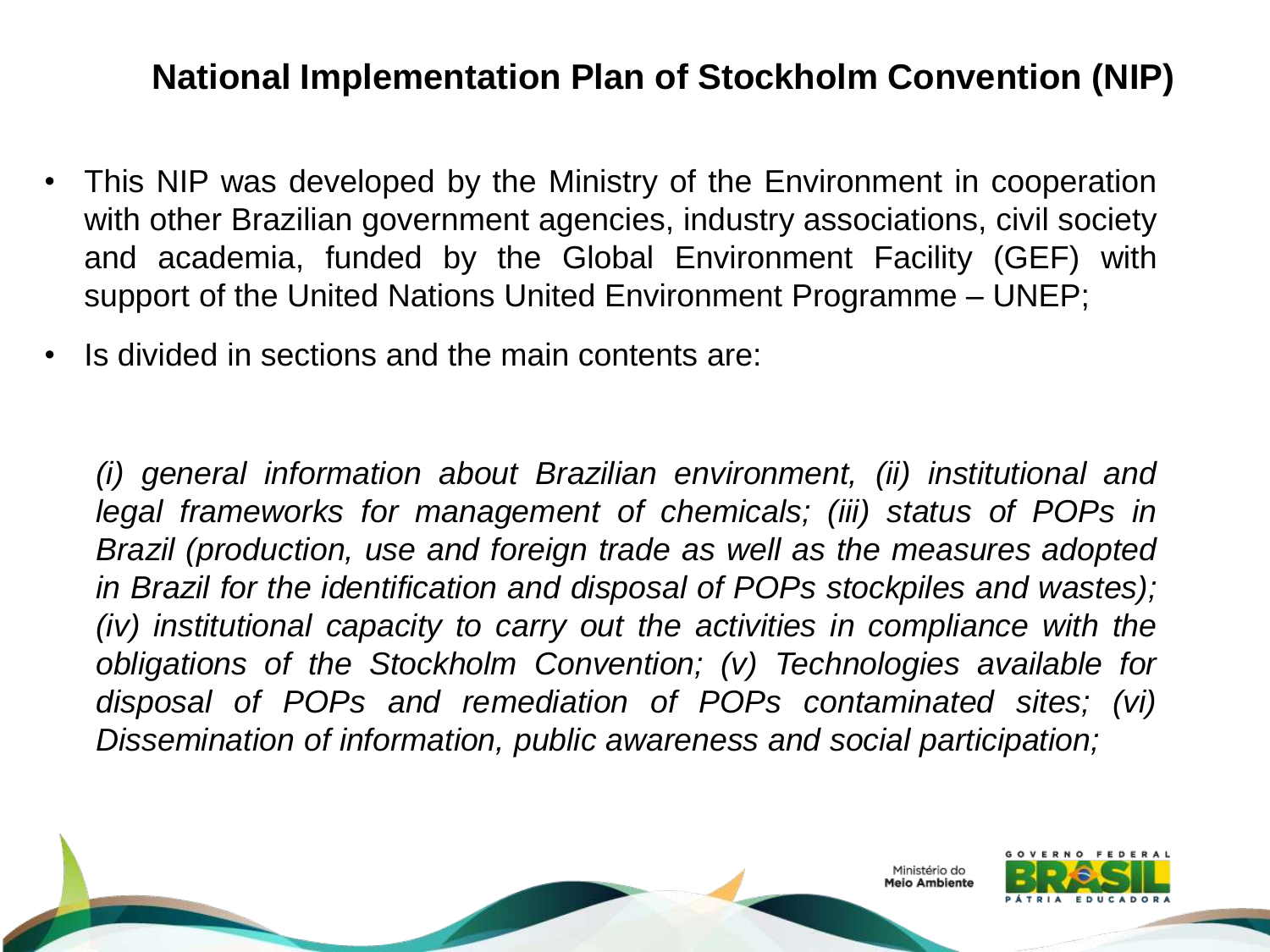### **Establishment of PCBs Waste Management and Disposal System**

- The broad objective of Brazil regarding the PCBs is the sustainable management of these substances and strength the regulatory and institutional arrangements of long term to control and phase-out of PCBs in line with the requirements of the Stockholm Convention and other related conventions and protocols ratified by Brazil.
- Brazil, as signatory to the Stockholm Convention, is committed to the complete phase-out and destruction of PCBs by 2025 or earlier.

inistério do eio Ambientr

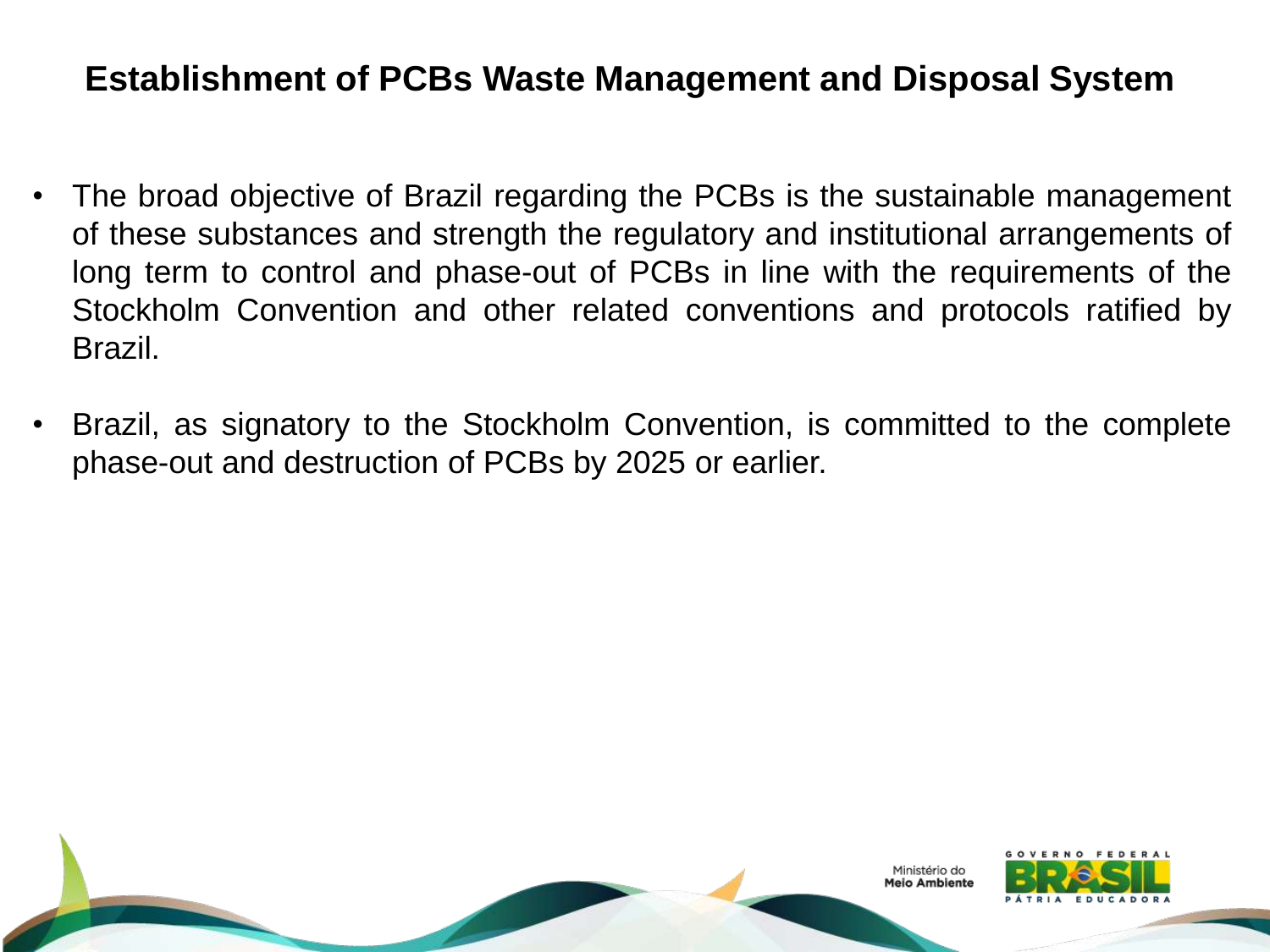### **Establishment of PCBs Waste Management and Disposal System**

### **Main Actions**

- Identification and mobilization of key actors involved in the project and setting their responsibilities;
- Conduction of 2 national workshops and 6 local workshops to approve the inventory guideline and PCB environmental sound management guidelines;
- Survey and diagnostic capacity for treatment and identification of PCBscontaminated areas that are possible to become demonstration sites;
- Developing of standard procedures involving the manipulation to the final destination of PCBs and their wastes and enact a Conama Resolution (currently in discussion at Conama)

inistério do

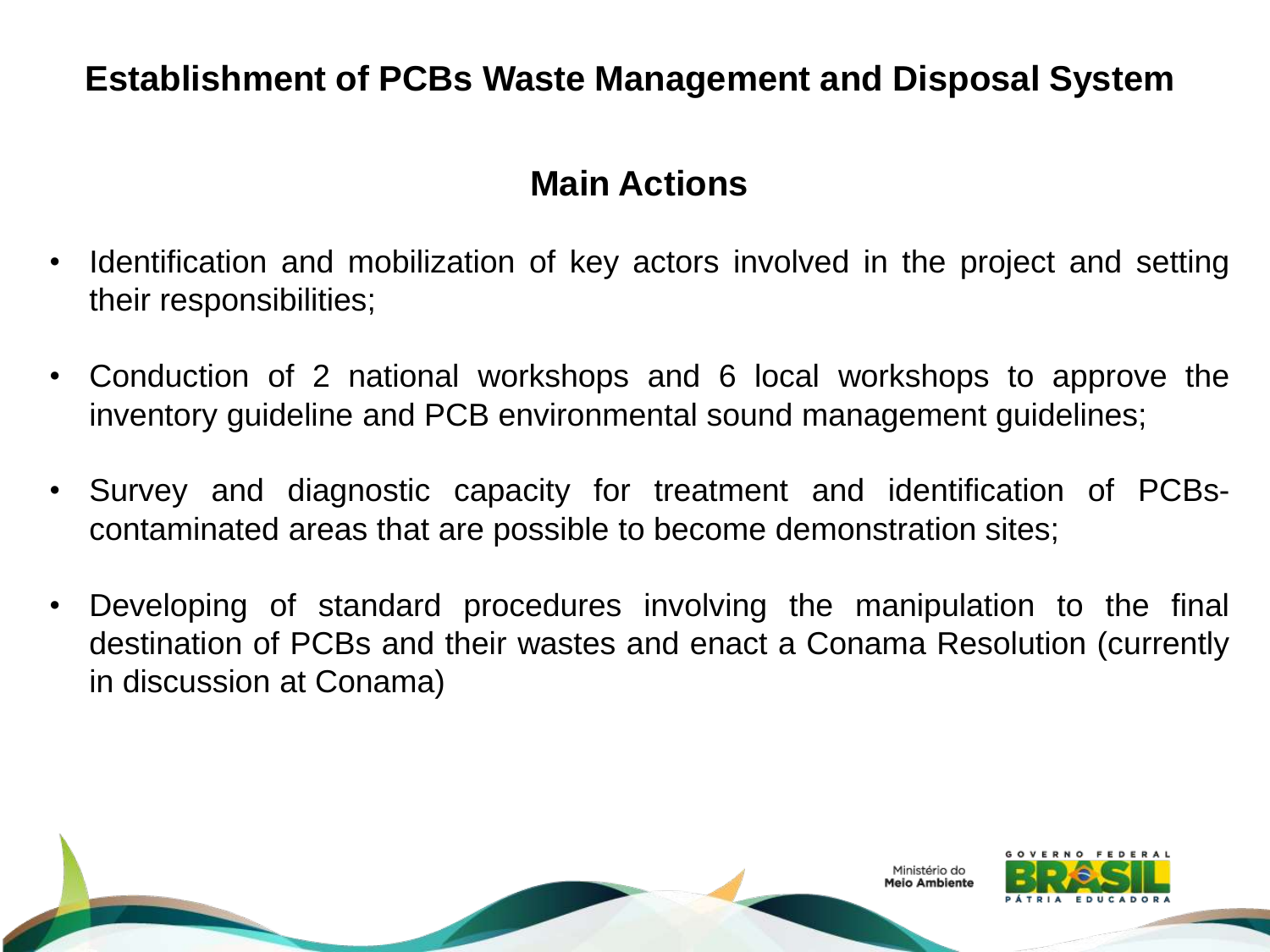### **Establishment of PCBs Waste Management and Disposal System**

## **Main Actions**

- Contract technical specialist to Raising the quality and performance of laboratories for analysis of PCBs in insulating oil; Survey of laboratory capacity and their difficulties;
- Contract a technical specialist to develop a Communication Plan including Visual identity, brochures, technical guides and a proposal of a model for the site and to coordinate a national workshop;
- Training (on site and e-learning methods) on areas contaminated with PCBs
- Implementation of a Pilot Project aiming the decontamination of an area contaminated with PCB and for training actor from other states
- Pilot Project in 3 Energy Concessionaries to test inventory methodology and estimate the inventory cost under development

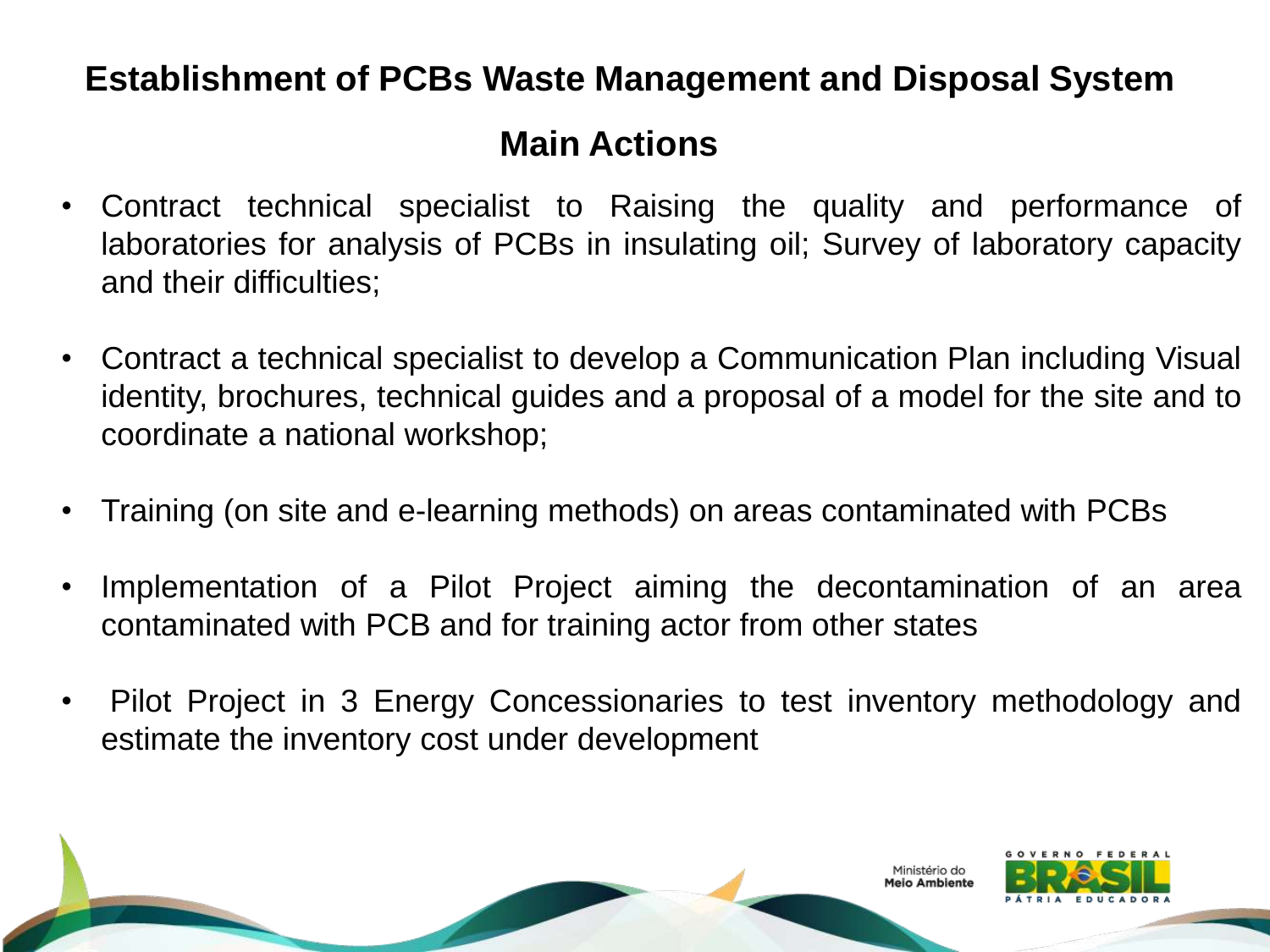#### **Brazilian Chemicals Regulation Task Force (CONASQ)**

- As of today, the government of Brazil does not know how many chemical substances are used across the country.
- The chemical control initiative was developed in June 2015, when a delegation of government representatives met in Sweden with a Serbian delegation to discuss the major challenges facing developing countries in regards to control of hazardous substances during the 4<sup>th</sup> International Conference on Chemicals Management or ICMM.
- Conasq is looking at the Canadian chemical inventory format and chemical notification process as an example of the system to implement in Brazil.

Ministério do leio Amhiente

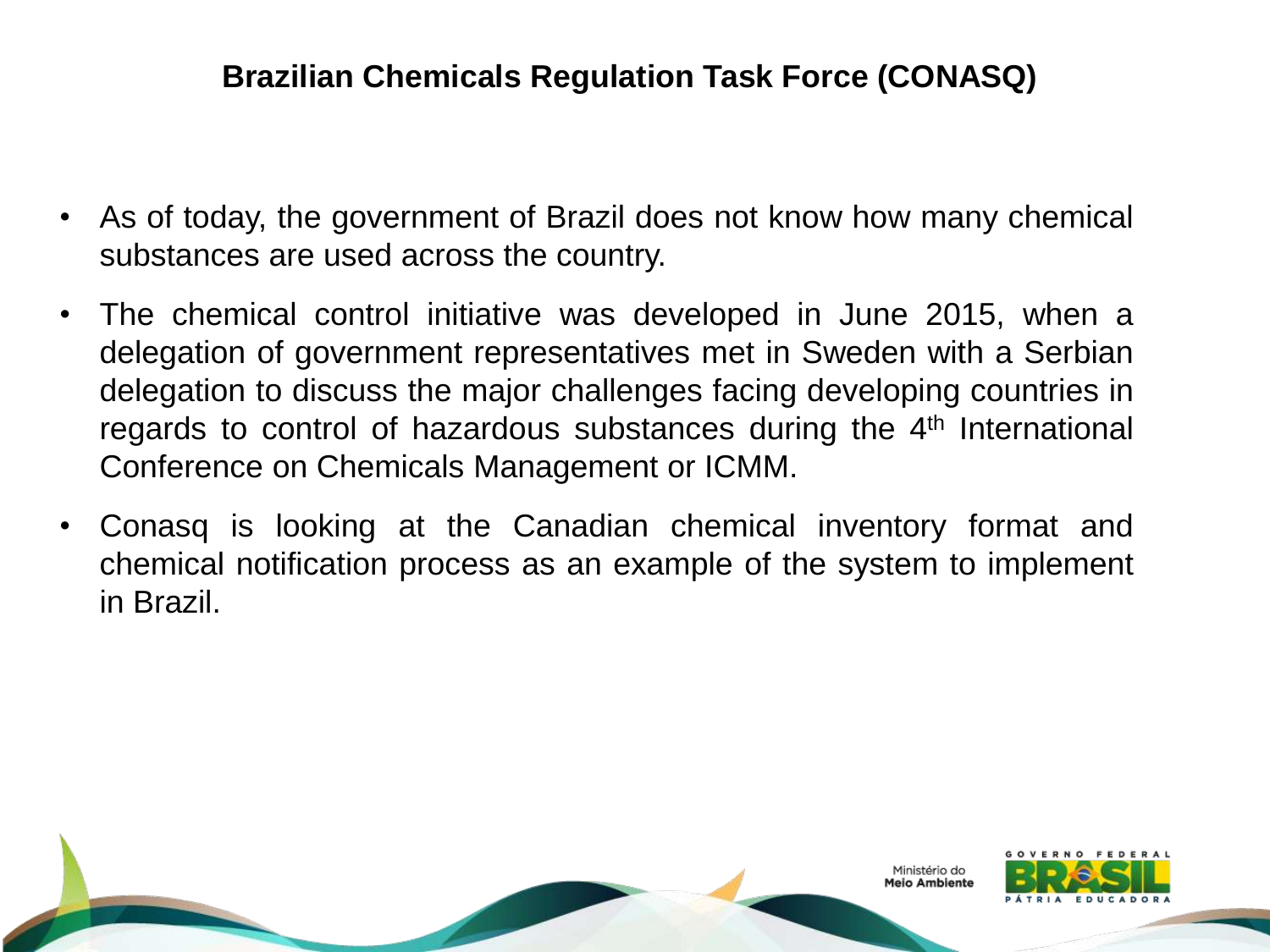#### **Brazilian Chemicals Regulation Task Force (CONASQ)**

- The Brazilian Chemicals Regulation Task Force is composed of the Ministry of Environment, the Ministry of Development, Industry, and Trade, the Ministry of Health, the Ministry of Labor, the Ministry of Mining and Energy, along with the participation of industry, NGOs and trade unions;
- One of the Brazilian government's goals is to establish rules and guidelines for the identification and control of hazardous chemicals in Brazil, especially, the control over chemicals for industrial use, its hazards and control measures for the restriction or elimination of these;
- Currently, Brazil does not have a chemical control legislation;
- Therefore, a new law should determine the application of Globally Harmonized System of Classification and Labelling of Chemicals (GHS);
- Publishing a national GHS classified chemical inventory will allow the registration and inventory of substances used nationally in close harmony with the objectives of SAICM (Strategic Approach to Management Chemicals Internationally).

Ministério do eio Ambiente

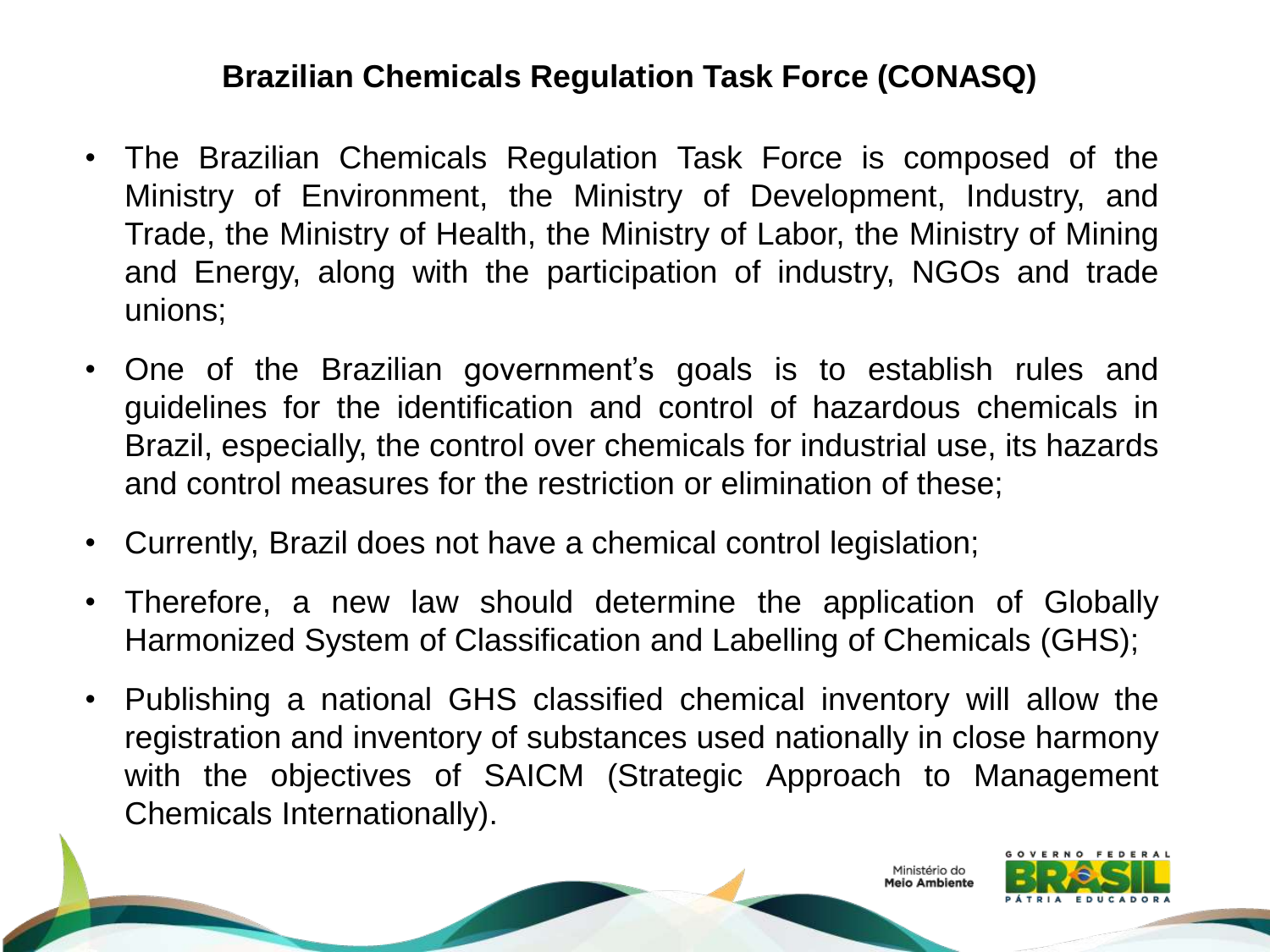### **Implementation of RoHS Directive in Brazil**

- The Brazilian Environment Ministry has drafted a Conama Resolution in order to put the RoHs Directive into force;
- The material to be controlled under the Resolution are: Lead (0.1%); Mercury (0.1%); Cadmium (0.01%); Hexavalent chromium (0.1%); Polybrominated biphenyls (PBB) (0.1%) and Polybrominated diphenyl ether (0.1%);
- When the Resolution comes into force, Brazil will take an important step to minimize the impacts of Chemicals to the environment and public health;

Ministério do leio Ambiente

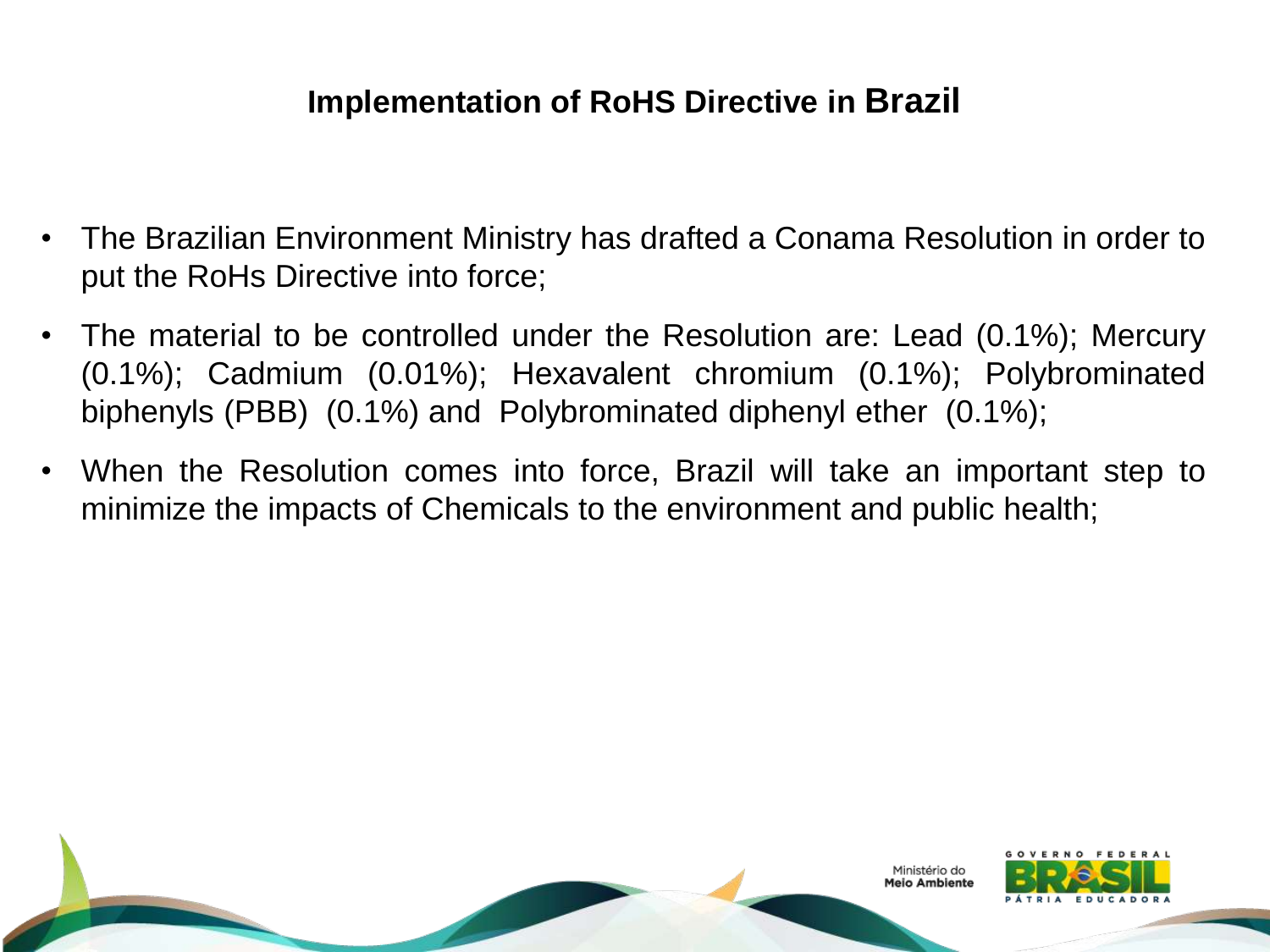## **Application of the shared responsibility for the product life cycle principle through the implementation of the reverse logistics**

- The Brazilian Solid Waste Policy Law Number 12.305/2010 was launched in August 2, 2010, bringing a set of principles, objectives and instruments that aim to address the increasing problems related to the urban wastes generation and poor management of these wastes;
- One of the most important principles provided by the Law is the "shared responsibility for the product life cycle";
- The reverse logistics system is the key mechanism to implement the principle of shared responsibility in accordance to Brazilian Solid Waste Policy;
- Such mechanism can be defined as a set of procedures that allow the wastes to be collected and transported back in supply networks to be reused, recycled and reintroduced in either the same supply chain or other chains;
- According to the Brazilian Solid Waste Policy, the reverse logistics can be set up by one of these three ways: by regulation, by sectorial agreement or by term of commitment.

tério do

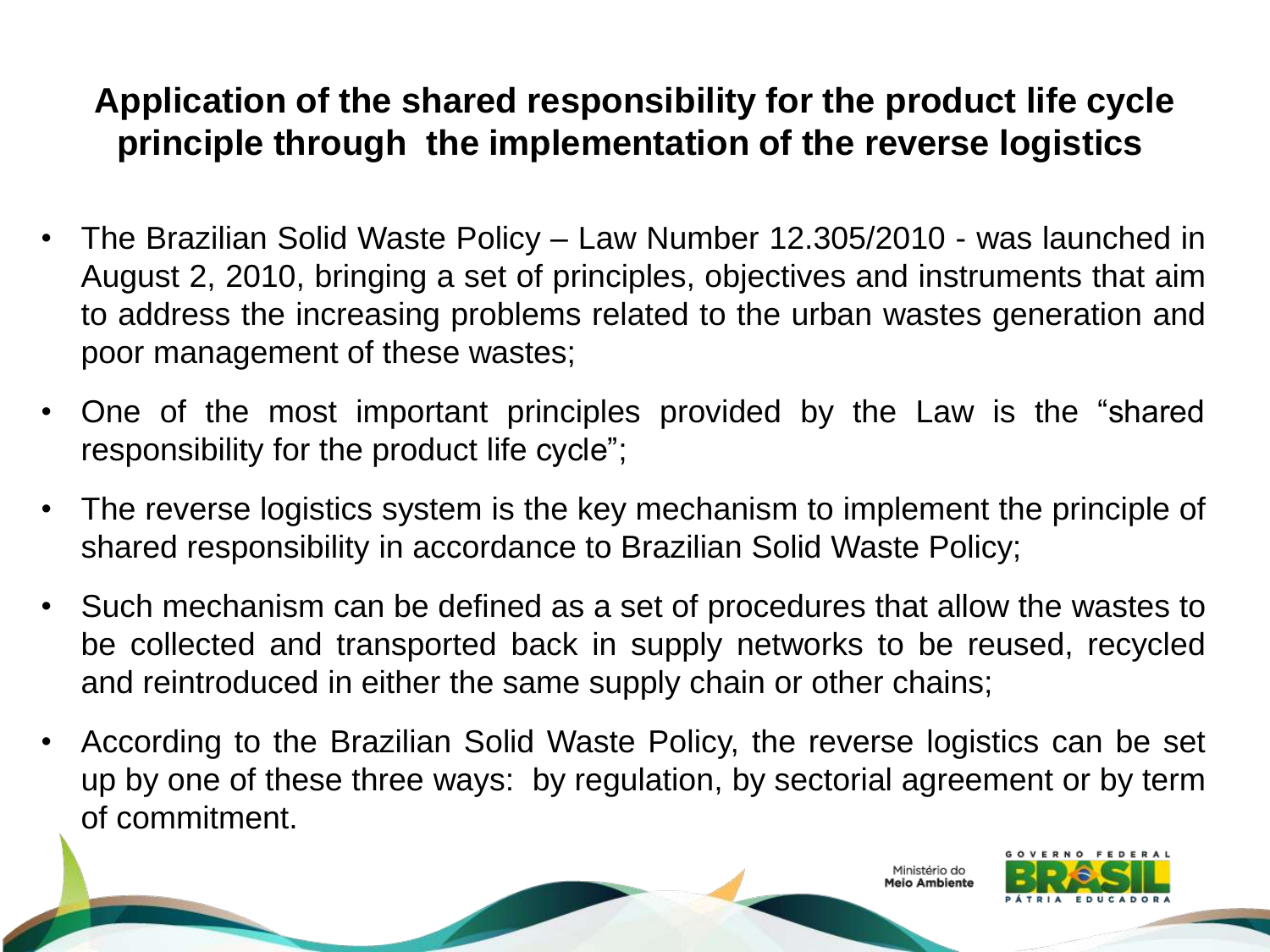### **Reverse Logistics Chains Established in Brazil**

- Used lubricant oil;
- Post-consumer automotive tires;
- Discarded batteries;
- Agrochemical containers;
- Plastic packaging of lubricant oil;
- Fluorescent light bulbs in Brazil;
- General packaging;

# **Reverse Logistics under negotiation in Brazil**

- Electrical and electronic equipment;
- Medication expired/ discarded by the consumers

inistério do